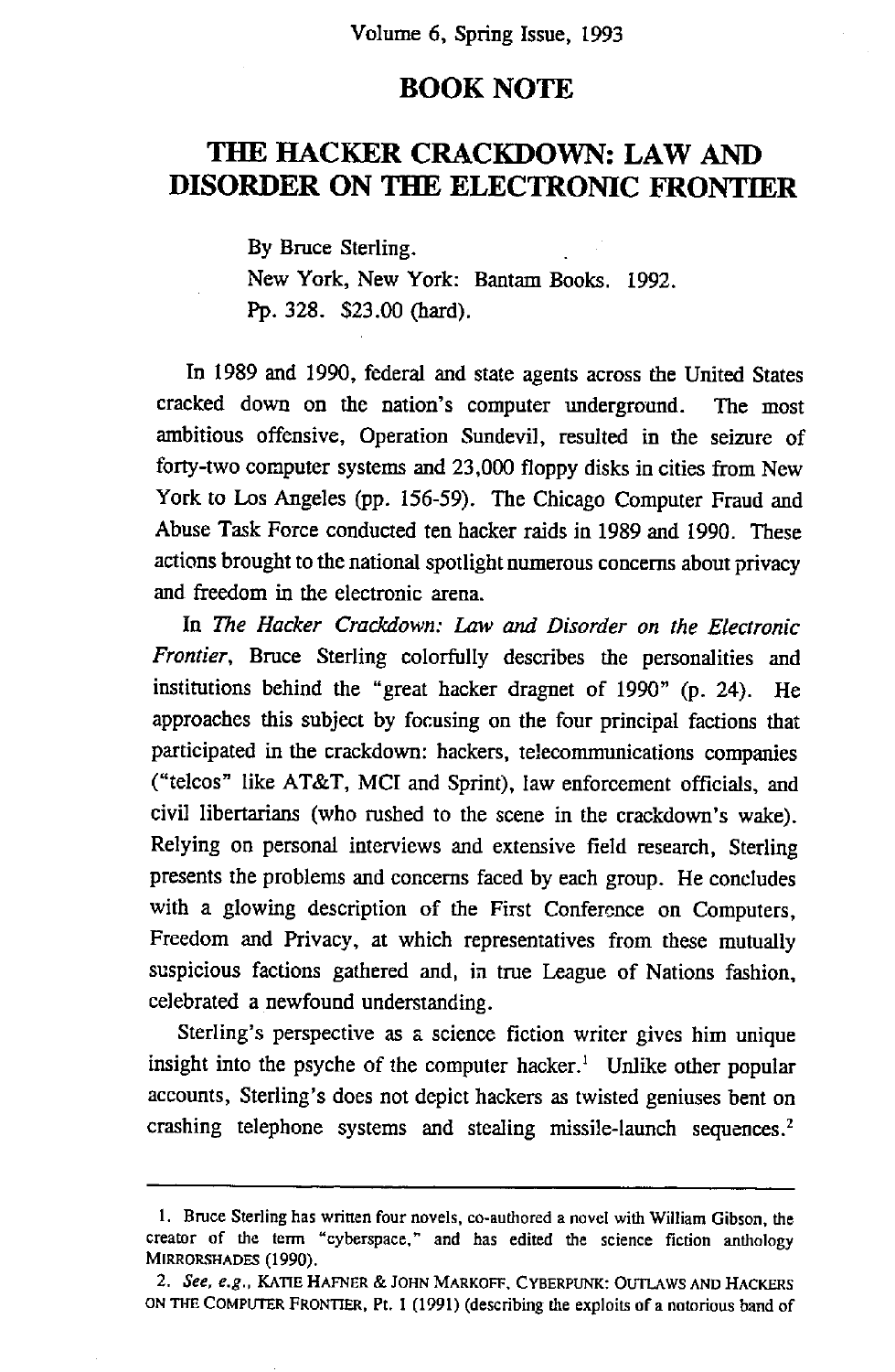Rather, he divides hackers into essentially two camps: one good, the other bad. Good hackers are merely law-abiding citizens with a deep understanding of computers. "Hacking" to them comprises:

the free-wheeling intellectual exploration of the highest and deepest potential of computer systems.., the determination to make access to computers and information as free and open as possible . . . [and] the heartfelt conviction that beauty can be found in computers, that the fine aesthetic in a perfect program can liberate the mind and spirit (p. 53).

They are "the postmodern electronic equivalent of the cowboy and mountain man" (p. 54); and they "fiercely and publicly resist any besmirching of the noble title of hacker" (p. 55).

These upstanding citizens, unfortunately, have darker brothers--the "underground" hackers. Sterling traces the origin of underground hacking to the telephone fraud schemes of Abbie Hoffman and the Yippie movement of the 1960s. Many underground hackers retain this anti-establishment viewpoint. The majority of underground hackers, however, are not political ideologues. Primarily disaffected male teenagers, they are motivated, Sterling argues, by a need for technological empowerment (pp. 62-63). At the keyboard they consider themselves elite: capable of, and therefore justified in, "transcending" the oppressive rules of their intellectual inferiors (pp. 58, 62). Moreover, they are typically unconcerned with money. Their motivation, he contends, derives from the desire for technical mastery and peer recognition (p. 95).

People who steal credit card numbers and steal services from phone companies ("phreak') are not necessarily hackers. Fraud, the author contends, does not require the same level of computer expertise as hacking, even when the fraud is committed with computers via telephone lines. The bluntness and greed of phreaks, he argues, are looked down upon by the elite computer underground (p. 61). Of course, true hackers may need to crack private computer systems to quench their thirst for knowledge. Their harmless intellectual explorations, he argues, should not incur criminal penalties.<sup>3</sup>

computer criminals).

<sup>3. &</sup>quot;Police want to believe that all hackers are thieves. It is a tortuous and almost unbearable act for the American justice system to put people in jail because they want to learn things which are forbidden for them to know" (p. 63).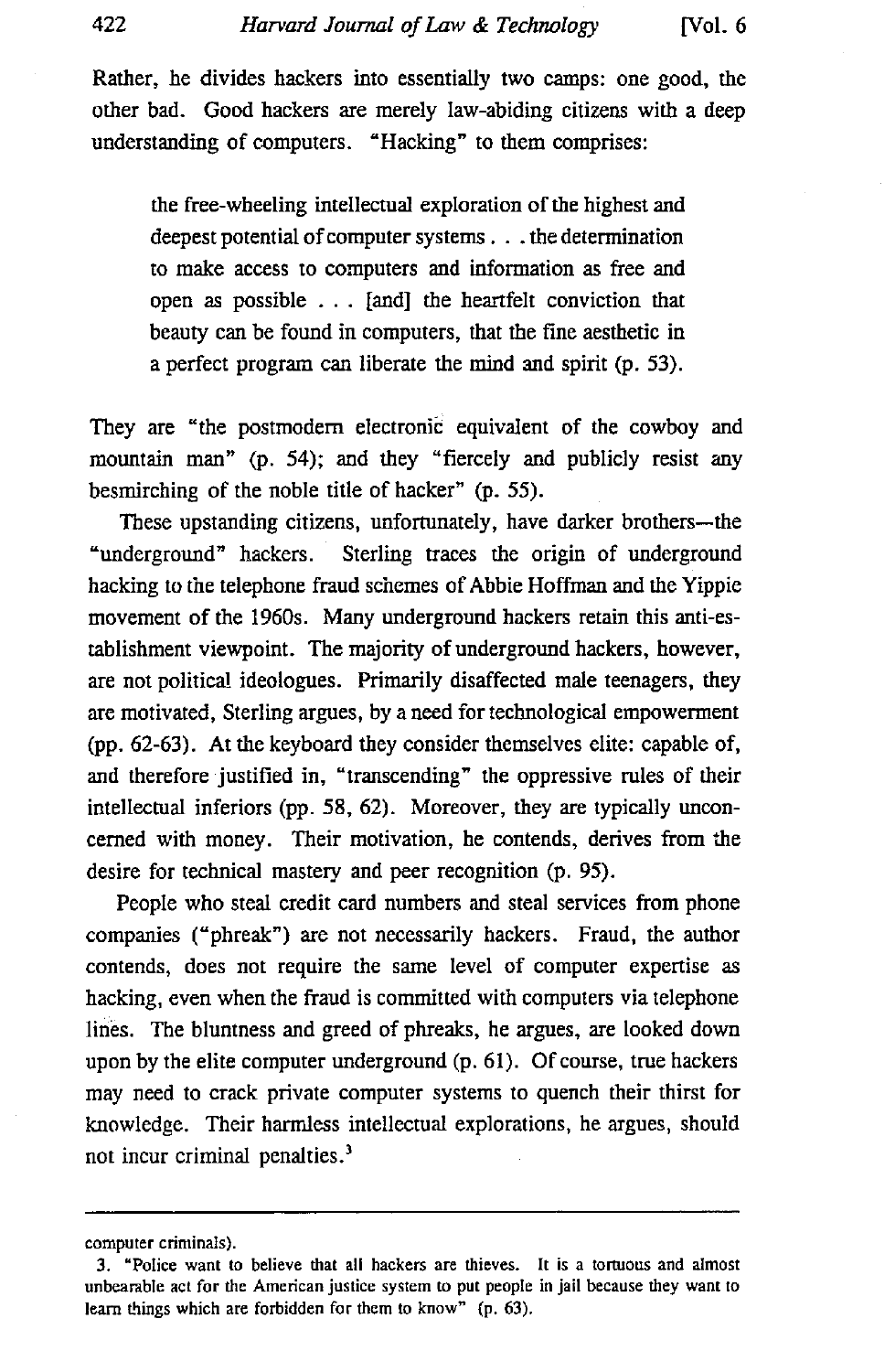The real villains in Sterling's account are the myopic corporate behemoths who do not understand their own complex computer systems, but jealously guard every scrap of information hidden within them. 4 To Sterling and the hackers, ignorance appears to be the greatest crime of all.

Although Sterling's characterizations often ring true, his apologia for the hackers may go too far. He fails to address two major rationales for restricting hacker activity (the harm caused to and the invasion upon other computer users) while attributing the crackdown to something like a government-industry conspiracy against harmless teenagers.

Despite the author's sympathies, hackers have caused real harm to innocent people. Sterling pays insufficient attention to incidents such as the devastating "rtm" virus of 1988, which crippled civilian and government computers across the country,<sup>5</sup> and the computer espionage of a young German hacker popularized in Clifford Stoll's account The *Cuckoo's Egg.*<sup>6</sup> These events, as well as the recent "Michelangelo" virus<sup>7</sup> and a hacker-induced disruption of 911 service in Toronto, $^8$  suggest that the telcos were not merely paranoid when they demanded that police take action against computer intruders. Rather, they were responding to real threats of computer down-time, destruction or theft of valuable data, and interruption of essential services.

Sterling might counter that such harm is caused by malicious computer criminals and not "pure" hackers, who seek only to expand their knowledge and skill. Even if relevant, such is not always the case. Even

<sup>4.</sup> According to the author, the telcos, in conjunction with other corporate victims of computer fraud, were the primary movers behind the hacker crackdown. He explains that telephone fraud is not a new phenomenon, that "[e]ver since telephones began to make money, there have been people willing to rob and defraud phone companies" (p. 48). However, by the late 1980s the telcos were suffering from a host of internal and regulatory problems that decreased their already low tolerance for the theft of services by "phone phreaks" and intrusion into their systems by hackers (pp. 19-20, 23). The final straw for the telcos came on January 15, 1990. On that date, a software error (unrelated to hacker activity) caused a chain reaction in AT&T's nationwide switching circuitry. During the nine-hour crash, sixty-thousand people lost their phone service and seventy million calls went uncompleted (p. 1). Although the actual software problem was quickly identified, rumors of hacker tampering abounded (pp. 22-23). "It was easier to believe.., that some evil person, or evil group had done this...." (p. 39).

*<sup>5.</sup> See* HAFNER & MARKOFF, *supra* note 2, Pt. 2.

<sup>6.</sup> CLIFFORD STOLL, THE CUCKOO'S EGG: TRACKING A SPY THROUGH THE MAZE OF COMPUTER ESPIONAGE (1989).

*<sup>7.</sup> See* John Markoff, *Computer Users Plot To Evade Virus,* N.Y. TIMES, Mar. 6, 1993, at A14;

*<sup>8.</sup> See Teen Hacker Causes Havoc in 911 Service,* TORONTO STAR, OCt. 7, 1992, at At.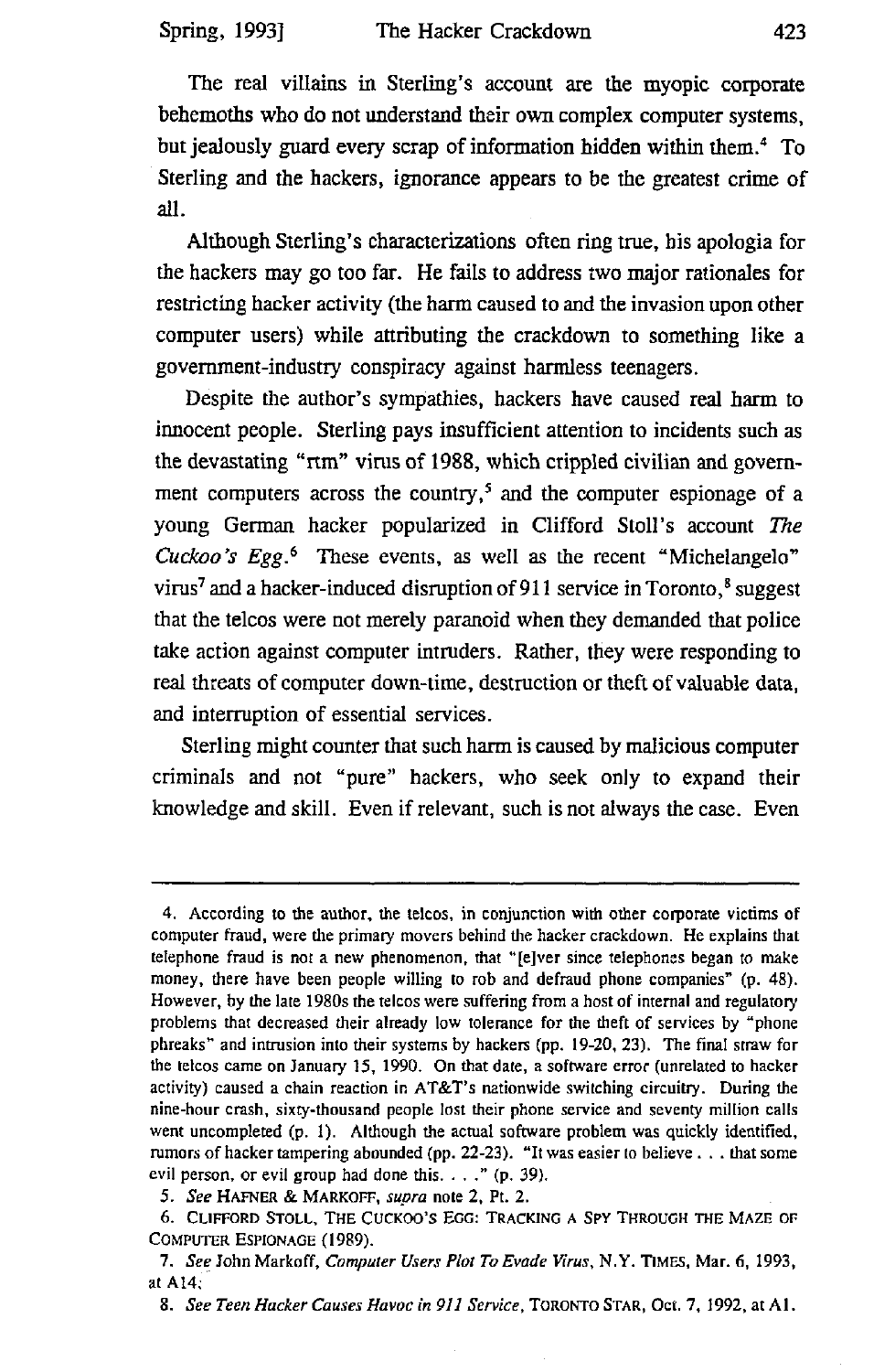**the most elite hacker can make mistakes while exploring an alien system, and such mistakes can be as damaging to a computer system as deliberate**  malfeasance.<sup>9</sup> Moreover, even the most elite hacker can succumb to the temptations of stolen credit and free long distance service. For example, **elite hacker Mark Abene, a.k.a. "Phiber Optik," whom Sterling describes as "unworldly and uncriminal" (p. 245) and "a splendid example of the computer intruder as committed dissident," (p. 244) was recently indicted, along with four fellow hackers, on charges including stealing credit card information and corrupting computer databases. 1°** 

**The author also gives little weight to the privacy interests that are violated by hacker intrusions. Although he discusses at length the hackers' view that they should have unfettered freedom to explore the computer networks of the world, H he fails to mention that computer users have, by statute and common law, a right to some degree of privacy in their files and data. 12 Nor does this right to privacy seem unreasonable: computer users** *should* **have as much right to be secure in their electronic mail and personal files as in their homes and personal effects.13 That is,** 

10. See Winn Schwartau, *Hackers Indicted for Infiltrating Corporate Network*, INFOWORLD, July 27, 1992, at 56.

11. He describes the philosophy of hacker guru "Emmanuel Goldstein" in stating that:

[T]echnical power and specialized knowledge, of any kind obtainable, belong by right in the hands of those individuals brave and bold enough to discover them--by whatever means necessary. Devices, laws, or systems that forbid access, and the free spread of knowledge, are provocations that any free and self-respecting hacker should relentlessly attack. The "privacy" of governments, corporations, and other soulless technocratic organizations should never be protected at the expense of liberty and free initiative of the individual techno-rat (pp. 64-65).

This Nietzschean theme is repeated throughout hacker literature. *See, e.g.,* Philip Elmer-Dewitt, *Cyberpunk!*, TIME, Feb. 8, 1993, at 58 (noting that one of the central ideas of cyberpunk is that "[a] good piece of information-age technology will eventually get into the hands of those who can make the best use of it, despite the best efforts of the censors, copyright lawyers and datacops").

12. Thirty-eight states have criminal statutes prohibiting unauthorized access to a computer system. *See* 1 GUIDE TO COMPUTER LAW (CCH) ¶ 9420 (1989).

13. Privacy in the electronic arena has been the subject of much commentary. *See, e.g.,*  Henry H. Perrit, Jr., *Tort Liability, The First Amendment, and Equal Access to Electronic Networks,* HARV. J.L. & TECIt., Spring 1992, at 108-10; Terri A. Cutrera, The *Constitution in Cyberspace: The Fundamental Rights of Computer Users, 60 UMKC L. REV. 139 (1991);* Jonathan P. Graham, Privacy, Computers, and the Commercial Dissemination of Personal

<sup>9.</sup> For example, Robert T. Morris, the son of a celebrated computer security expert, is reported to have intended no harm when he released a seemingly innocuous "worm" program into the national Internet computer network. *See* HAFNER & MARKOFF, *supra* note 2, Pt. 2. The "rtm" worm, however, proliferated at an unexpectedly high rate and ultimately brought computer systems across the country to a crashing halt. *Id.*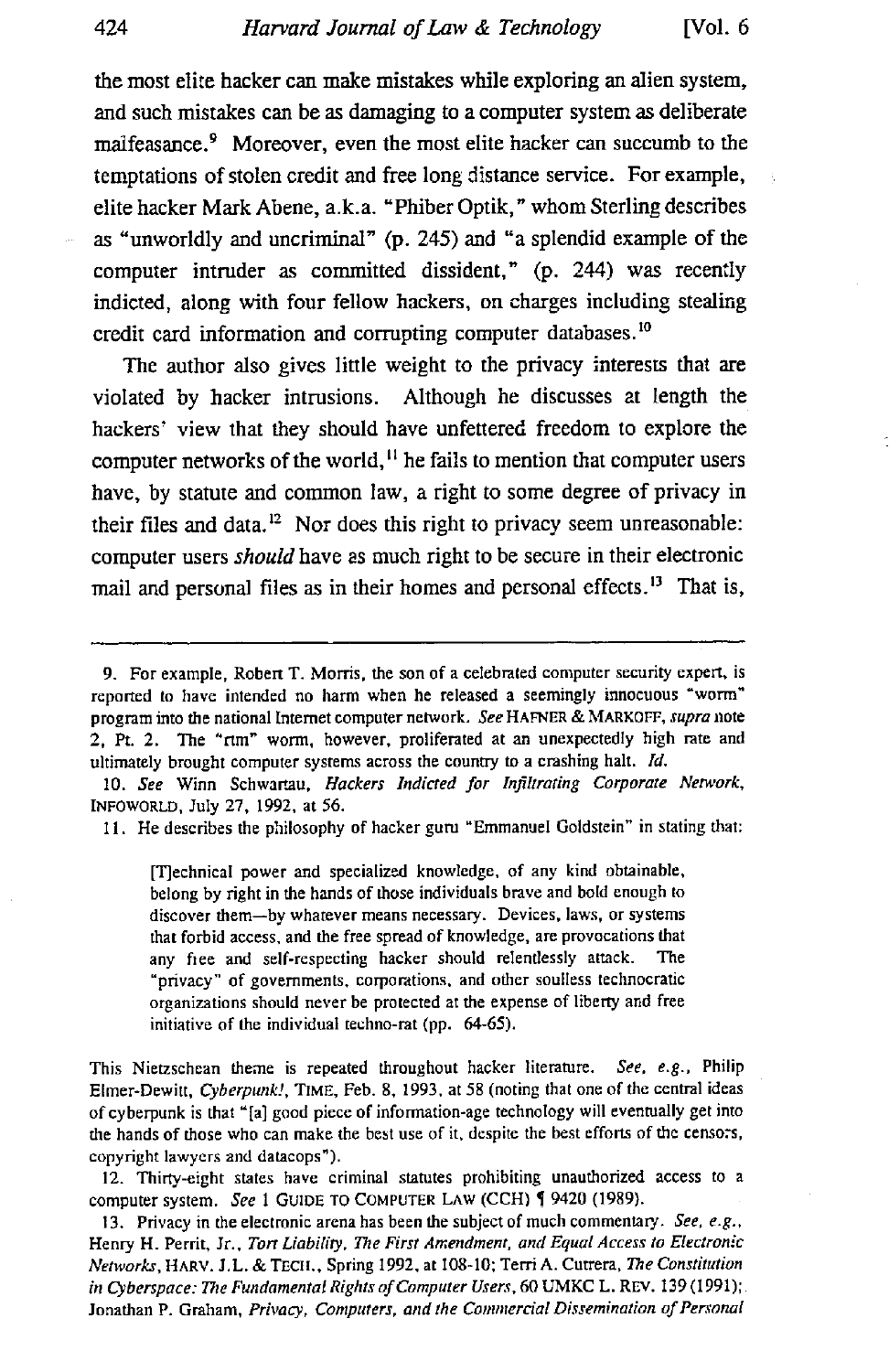computers users should be free from intrusions either by the state or by the merely curious and bored.

This is not to say, however, that the 1990 hacker crackdown was conducted in an exemplary, or even acceptable, manner. Sterling should be congratulated for drawing attention to the methods used by the police and the Secret Service to achieve their goals. In particular, he describes at length the trial of Craig Neidorf, a hacker known in the underground as "Knight Lightning" (pp. 128-36, 250-53). Neidorf was arrested in 1990 for publishing an electronic "magazine" called *Phrack,* which he and a friend transmitted to electronic bulletin boards across the country. "he February 25, 1989, issue of *Phrack* included an edited version of a document that  $\epsilon_A$  Atlanta hacker, Robert Johnson, a.k.a. "Prophet," had copied from confidential Bell South files (the "911 Document"). Prophet had transmitted the 911 Document to hackers across the country, including the editors of *Phrack.* The 911 Document, which Sterling reproduces in its tedious entirety (pp. 262-73), only contained administrative information that was commercially available from Bell South. Nevertheless, Neidorf was charged with computer fraud and abuse, wire fraud and interstate transportation of stolen property in connection with publishing the 911 Document in *Phrack. 14* 

Had *Phrack* been a "real" magazine printed on paper rather than electronic networks, such a prosecution against a member of the press would have been untenable. The First Amendment's protection of the press has insulated newspapers and magazines from criminal and civil liability in connection with numerous similar situations.<sup>15</sup> It has never been established, however, that the First Amendment protection of the press extends to electronic publications.<sup>16</sup> Until courts make this logical

*Information,* 65 TEX. L. REV. 1395 (1987): Robert S. Peck, *Extending the Constitutional Right to Privacy in the New Technological Age,* 12 HOFSTRA L. REV. 893 (1984); John Shattuck, *In the Shadow of 1984: National Identification Systems, Compater-Matching, and Privacy in the United States, 35 HASTINGS L.J. 991 (1984).* 

<sup>14.</sup> The government ultimately dropped its prosecution against Neidorf. *See* Mike Godwin, *Some "Property" Problems in Computer Crime Prosecution,* CARDOZO L.F., Aug. 24, 1992, at 24, 25.

<sup>15.</sup> Sterling notes that Emmanuel Goldstein's infamous underground hacker magazine *2600: 771e Hacker Quarterly,* which regularly included features on stealing telephone service and perpetrating computer intrusion, repeatedly escaped direct repression because it was printed on paper and recognized as subject to the First Amendment's freedom of the press tpp. 63-68).

<sup>16.</sup> *See* Rosalind Resnick, The *Outer Limits,* NAT'L L.J., Sept. 16, 1991, at I, 32. Recently, the federal district court in Austin held that information contained on floppy disks, including an electronic bulletin board and its contents, constituted "work product materials"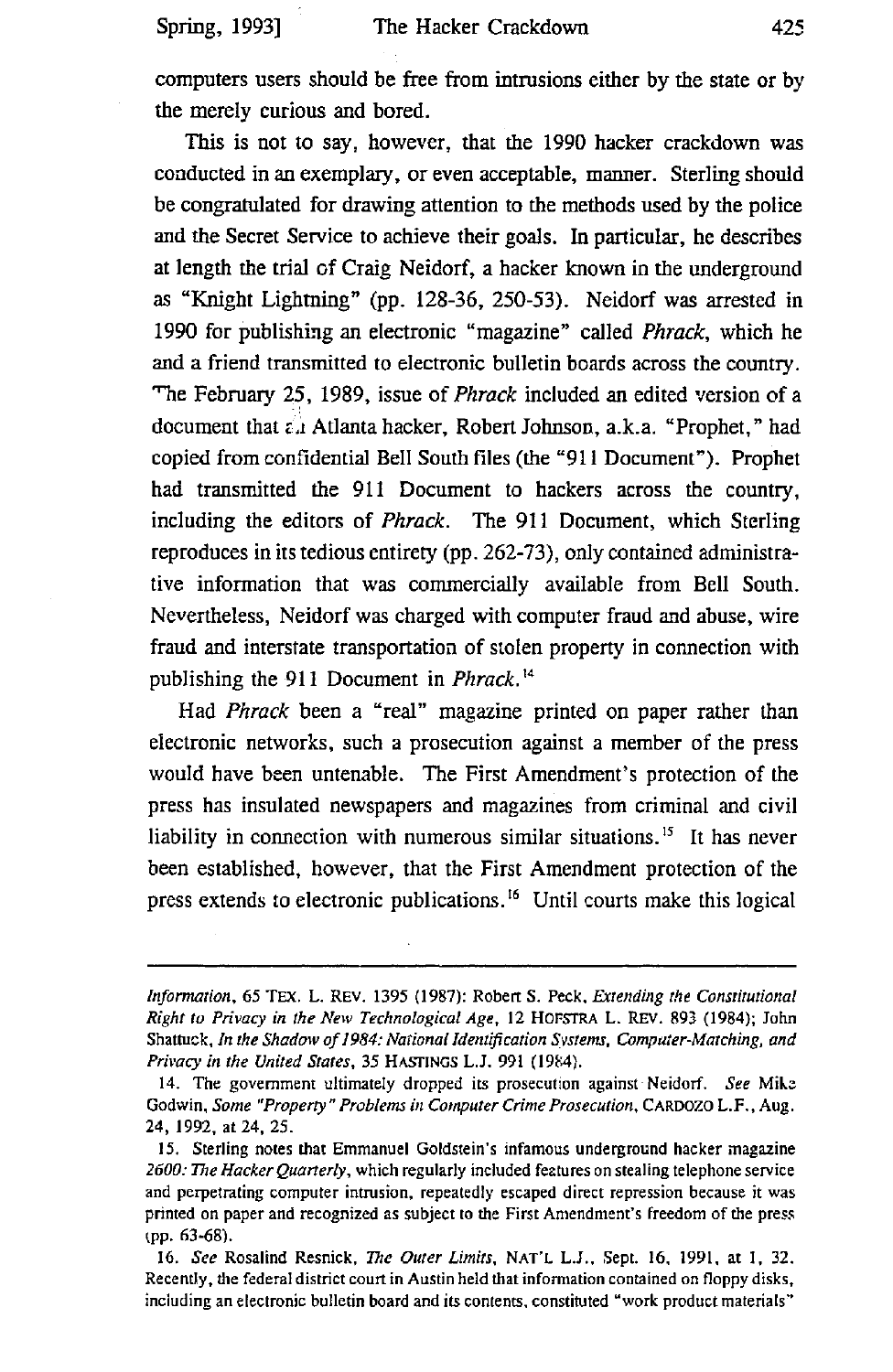extension of First Amendment principles, cases like Neidorf's may continue to arise.<sup>17</sup>

Sterling also describes the Operation Sundevil raid of an Austin, Texas, game designer: Steve Jackson Games, Inc. ("SJG"). The raid and subsequent confiscation of equipment occurred because the responsible  $\phi$ law enforcement officials understood neither the technology they seized nor its users. In particular, Lloyd Biankenship of Austin, a.k.a. "Mentor," operated an underground electronic bulletin board called the "Phoenix" Board, a clearinghouse for hacker information. Blankenship was also an employee of SJG and a member of SJG's "Illuminati" bulletin board, which posted information and messages relating to SJG's popular "Illuminati" game. When a law enforcement officer suspected that Mentor's Phoenix Board had a copy of the illegal 911 Document, he zlso assumed that the Illuminati. board was part of the 911 Document conspiracy. Despite the extremely tenuous connection between the 911 Document and SJG and uumerous factual errors in the officers' search warrant affidavit, a search warrant issued for the offices of SJG.<sup>18</sup>

On March 1, 1990, the Secret Service raided the offices of SJG and confiscated every piece of electronic equipment there including modems, telephones, three computers, and over 300 disks containing business and personnel records, manuscripts of SJG publications, and correspondence (pp. 138-46). The Secret Service did not return the majority of SJG's equipment until June 1990,<sup>19</sup> causing the company to sustain over \$40,000 in damages, $2c$  even though criminal charges in connection with the 911 Document were never brought against Blankenship or any other SJG employee.<sup>21</sup> The SJG raid was based on nothing more substantial than a

18. Steve Jackson Games, Inc. v. United States, No. A 91 CA 346 SS, slip op. at 8-9 (W.D. Tex. Mar. 12, 1993).

I9. *Id.* at 10.

20. *Id.* at 13.

protected under the Privacy Protection Act, 42 U.S.C. § 2000aa(7)(b) (1988). *See* Steve Jackson Games, Inc. v. United States, No. A 91 CA 346 SS, slip op. at 16 (W.D. Tex. Mar. 12, 1993).

<sup>17.</sup> See Laurence H. Tribe's discussion of his axiom that "Constitutional principles should not vary with accidents of technology" in Laurence H. Tribe, The Constitution in Cyberspace: Law and Liberty beyond the Electronic Frontier 17-22 (prepared remarks for the First Conference on Computers, Freedom & Privacy, Mar. 26, 1991) (copy on file with the author).

<sup>21.</sup> *ld.* at 10. In response to the confiscation of its computer equipment, SJG brought a civil action against the Secret Service alleging, in part. violations of the Privacy Protection Act, 42 U.S.C. § 2000aa (1988), and the Stored Wire and Electronic Communications and Transactional Records Access Act, 18 U.S.C. §§ 2701-2711 (1988). The United States District Court for the Western District ef Texas held that the Privacy Act was violated by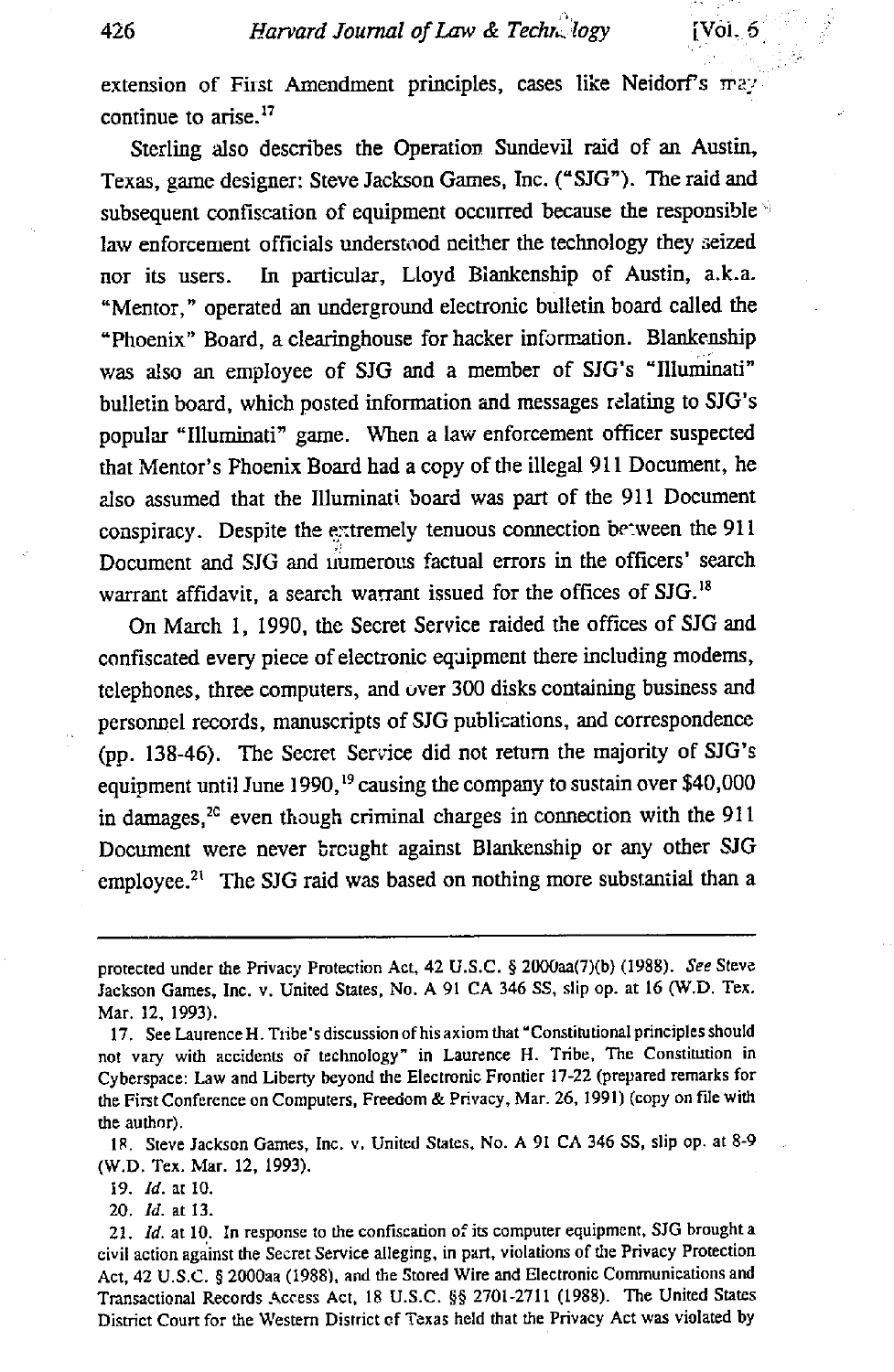misunderstanding.

Although one may not agree that all laws prohibiting computer intrusion are unjust, it is hard to deny that the recent enforcement of those laws has at times been unsatisfactory. Abuses such as the Neidorf trial and the SJG raid stem from fundamental misunderstandings between the computer community, law enforcement officials, and society. In a world where privacy is increasingly compromised via electronic means, one can only hope, as Bruce Sterling does, that the principal players are finally beginning to hear one another.

*Jorge L. Contreras, Jr.* 

the Service's refusal to return the confiscated materials within a reasonable amount of time and that the Stored Wire Act was violated because the Service failed to notify \$JG of its rights under the statute and failed to make back-up copies of the materials it seized. Steve Jackson Games, *Inc.* v. United *States, No. A 91 CA* 346 SS, slip op. at 19, 25 (W.D. *"rex.*  Mar. 12, 1993).